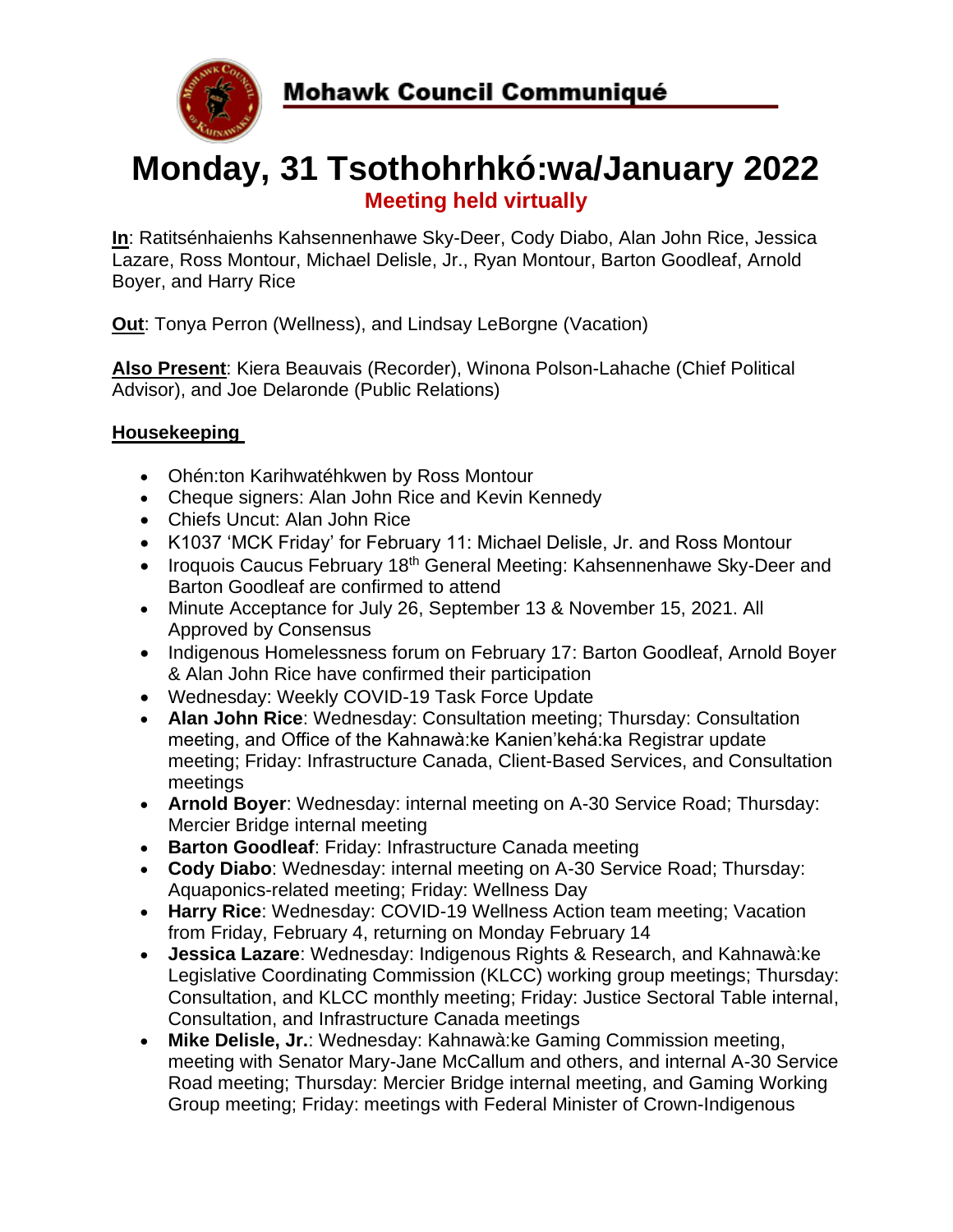

- o Relations Marc Miller, and Quebec Minister Responsible for Indigenous Affairs Ian Lafrenière
- **Ross Montour**: Wednesday: meeting with Senator Mary-Jane McCallum and others; Thursday: Gaming Working Group, internal Mercier Bridge, and Consultation meetings; Friday: Federal Minister of Crown-Indigenous Affairs Marc Miller, Consultation, and Infrastructure Canada meetings
- **Ryan Montour**: Wednesday: COVID-19 Task Force communications, and Parole Supervision meetings; Thursday: *Kahnawà:ke Animal Control Law* review, and Peacekeepers Deontology (ethics) meetings; Friday: Mohawk Self Insurance meeting, and
- **Kahsennenhawe Sky-Deer**: Wednesday: meeting with Senator Mary-Jane McCallum and others; Thursday: Gaming Working Group meeting; Friday: Meeting with Canada's Minister of Crown-Indigenous Relations Marc Miller

## **Agenda Items**

### **Request for Decision: Electronic Gaming Devices**

*Presence of Eric Doucet (MCK Legal Services), and Alexandre Beaupré. Portfolio Chief: Ross Montour.* **Client/Attorney Privileged Item**

### **Additional Mohawk Council Executive Directives**

• Three (3) Land Allotments. All Passed by Consensus

#### **Council Updates**

- Ryan Montour updated on the rerouting of the Truck Protest past Kahnawà:ke on Friday, January 28
- Cody Diabo updated on delays on the Asbestos Global Remediation plan; and asbestos related health monitoring of MCK employees
- Barton Goodleaf updated on the Kateri Memorial Hospital Centre Board of Directors; including the relationship with the Kateri Memorial Foundation, as well as other KMHC matters
- Alan John Rice updated on upcoming Community Feedback period for proposed Regulations on the *Kahnawà:ke Residency Law*; Asbestos-related health monitoring of MCK employees; the Indigenous Rights & Research portfolio and Consultation files; and matters regarding the Royal Victoria Hospital site
- Arnold Boyer updated on meeting with the Jacques Cartier Champlain Bridges, Inc. concerning upcoming bicycle path project proposal; concerns regarding the needs of elders in terms of food security (noting the increase in accessing food bank resources), with upcoming work to explore options to support individuals/families with limited incomes
- Ross Montour updated on impending Education funding formula and work to build relationship between the MCK and the Kahnawà:ke Education Center and